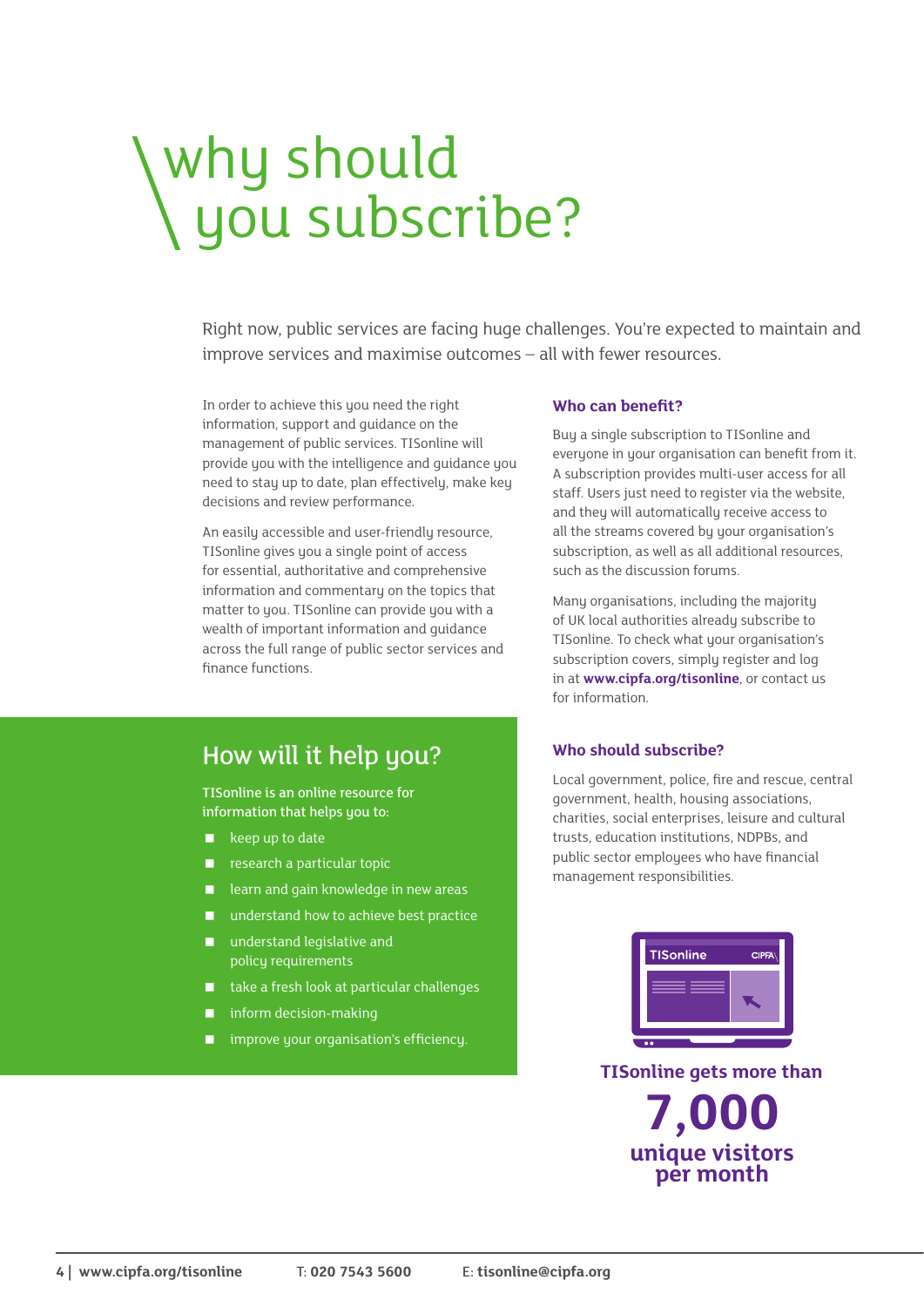# TISonline for your sector

#### **Local government**

Most TISonline information streams apply to local government, and the majority of UK local authorities already subscribe. TISonline covers the full range of services provided by local authorities, as well as all key areas within accountancy and audit, corporate services, financial management, funding and tax.

#### **Police and fire**

For police forces and fire and rescue authorities TISonline offers a package of 12 information streams that together provide a comprehensive guide to financial management for this sector. You can choose from our range of financial management and tax streams and our dedicated **Police and Fire** information stream.

#### **Housing associations**

**Housing Association Finance** provides practical guidance for finance practitioners in social housing, covering regulation, funding, accounts, risk management and taxation. **Housing Associations and RSLs VAT** explains the VAT issues that affect housing associations. TISonline also offers a housing discussion forum for advice on your finance queries.

#### **Charities**

TISonline offers two essential guides for the charity sector. **Charity Accounting and Financial Management** gives you detailed practical advice on accounting and reporting, financial management, trading and tax, while **Social Enterprise** explains the role of social enterprises in public service delivery, with guidance on financial management. Tiered subscription options are available to suit charities of all sizes.

#### **Find out more**

Contact **tisonline@cipfa.org** or call **020 7543 5600** for more information on how to subscribe to TISonline and access the guidance you need for your sector.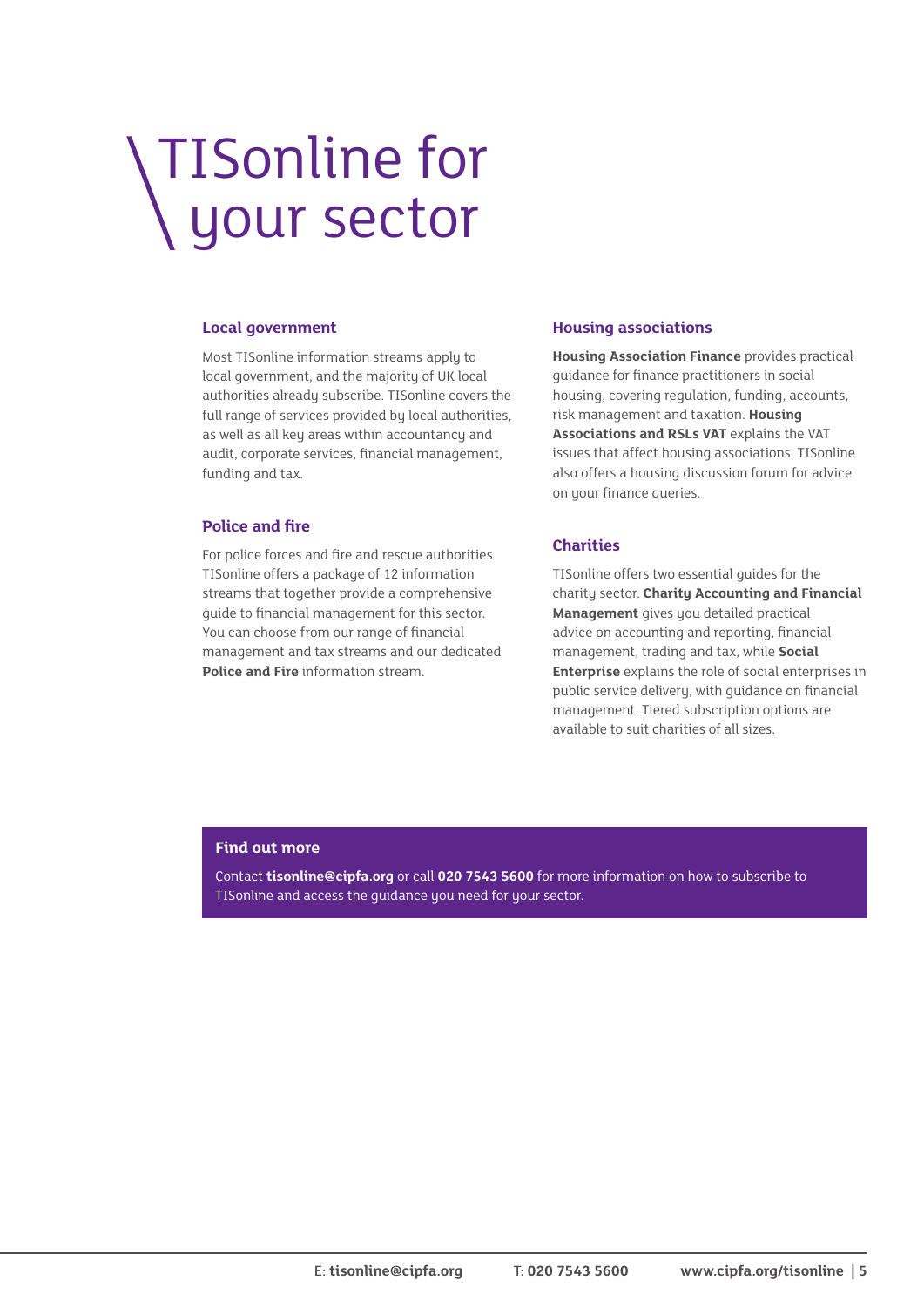# how to subscribe

You can choose whether to subscribe to the full TISonline service (all streams), or one of our packages covering any number of our 35 information streams of your choice – and remember your entire organisation can use a single subscription.

Our subscription year runs from 1 April to 31 March.

# You can choose from the following packages:

- $\blacksquare$  Full subscription all information streams
- Select  $18 -$ choose any 18 information streams
- Select  $12$  choose any 12 information streams
- Select  $5 -$ choose any 5 information streams
- Individual information streams

'It has the latest information and legislation. It's a reliable reference source and helps me to stay up to date.'

'Extremely useful as an arena for knowledge sharing as well as an information source.'

'…find out information, get up to date news, share best practice.'

'Updates are frequently exactly what we need.'

When you've chosen the information streams you need, simply email **tisonline@cipfa.org** – you can see our current rates and check if your organisation already subscribes by logging on at **www.cipfa.org/tisonline.** 

#### **Find out more**

If you would like to know more about our information streams or the packages available, simply call us on **020 7543 5600** or email **tisonline@cipfa.org.**

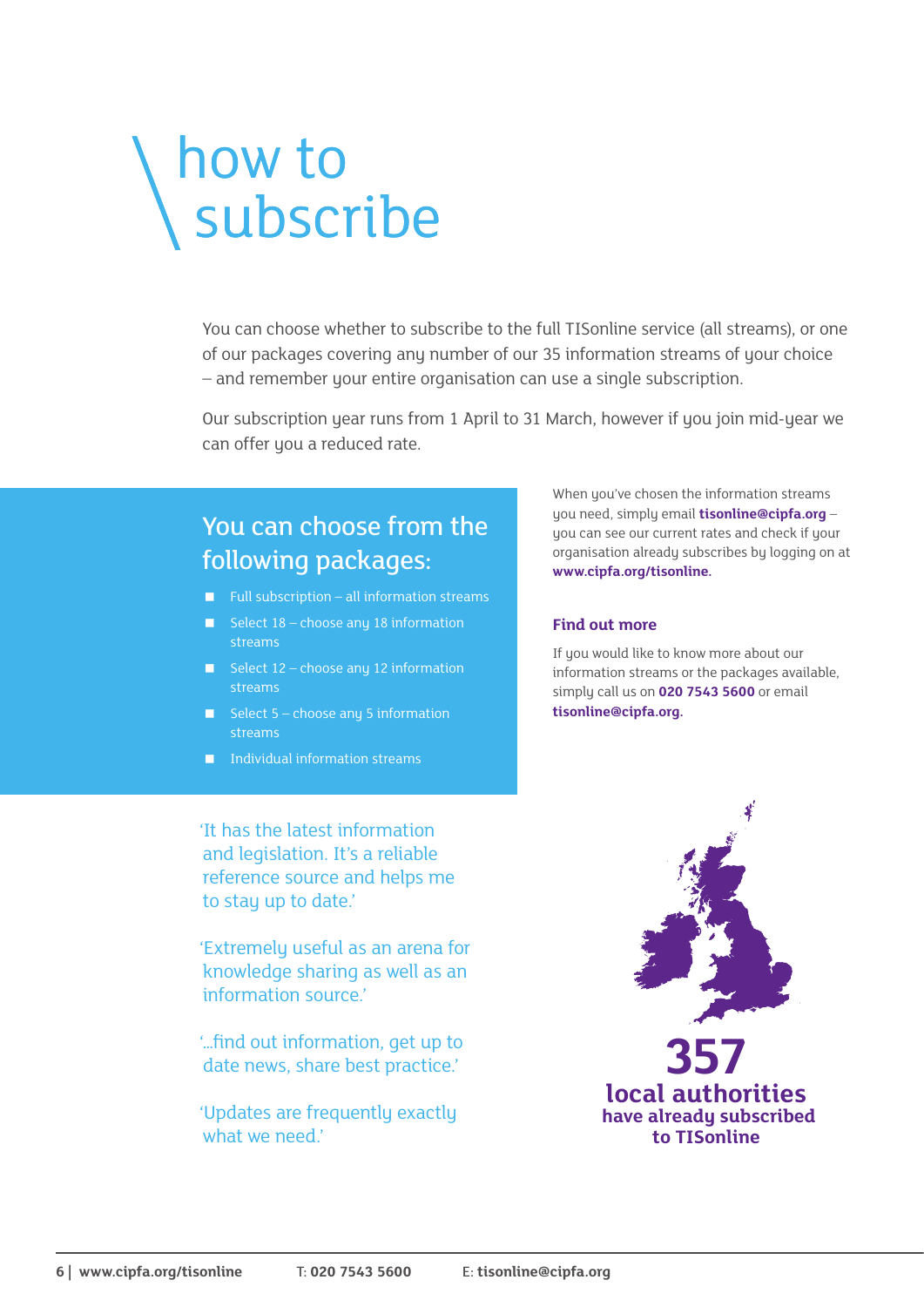# The information streams you can choose from The Internal Audit

TISonline offers 35 information streams, covering the full range of public sector finance functions and services. Each information stream provides a comprehensive guide to the relevant topic area, explaining the background, legislation, policy and good practice.

TISonline provides core good practice guidance written by practitioners from across the public sector who draw on their personal experience and expertise. They are updated throughout the year to keep you informed about new developments.

The following pages set out a brief summary of each information stream. See the website for more details including a full contents listing.

**TISonline Internal Audit is a good practice guide to internal audit. It's aimed at practitioners involved in audit across the whole of the public services, and is updated by an editorial board of experienced audit practitioners spanning the public sector.** 

**TISonline Internal Audit** provides uou with practical guidance on all core aspects of internal audit, introducing key concepts and disseminating good practice on internal audit approaches and techniques, and the management of the audit service.

It also gives you coverage of internal audit matters specific to particular sectors, and highlights current issues and developments affecting the audit profession.

**www.cipfa.org/ [tisonlineinternalaudit](www.cipfa.org/tisonlineinternalaudit)**

# Local Authority Accounting

**TISonline Local Authority Accounting is an online guide that brings together CIPFA codes, Local Authority Accounting Panel (LAAP) bulletins and other guidance on local authority accounting. It defines best practice and sets out the framework within which these requirements and recommendations should be applied.**

**TISonline Local Authority Accounting** assembles the principal accounting codes of practice for local authorities.

It gives you background on the framework for local authority accounting and the application of International Financial Reporting Standards (IFRS). Other relevant CIPFA guidance is also available, including a comprehensive index of CIPFA's current and archived LAAP bulletins.

**www.cipfa.org/ [tisonlinelocalauthorityaccounting](www.cipfa.org/tisonlinelocalauthorityaccounting)**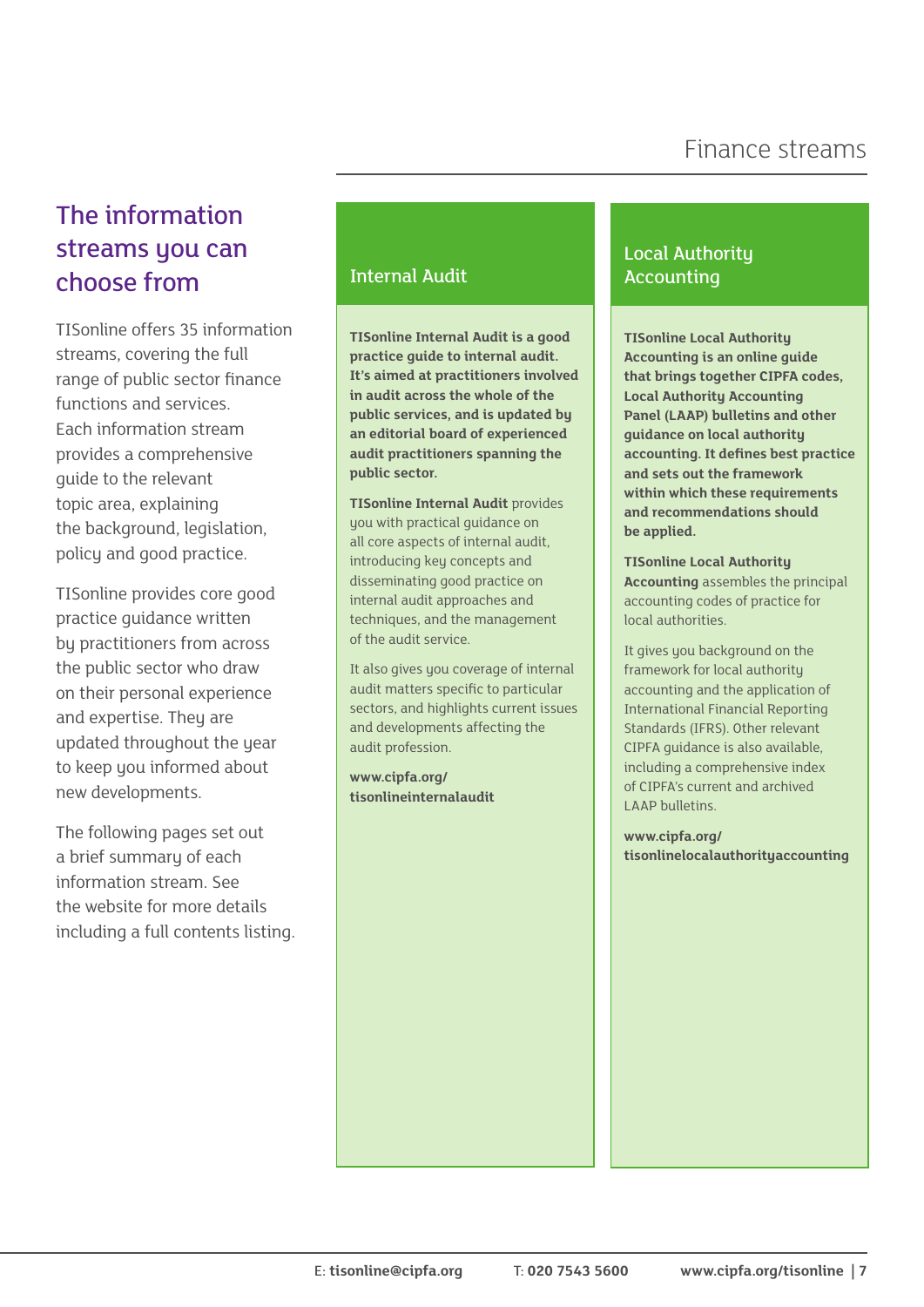# Asset Management

**TISonline Asset Management is a guide to implementing effective asset management and capital investment planning in the public sector. It's aimed at practitioners involved in asset management in local authorities, and is written and updated by leading experts in the field.** 

Asset management is a topic of growing significance – both nationally and regionally – and local authority assets have an increasingly important role to play in enhancing public services to create wider economic, environmental and social outcomes for local communities.

#### **TISonline Asset Management**

provides you with an overview of the principles of asset management and covers the key issues that are relevant to local government. It explains how you can manage your capital assets efficiently and effectively, identifies good practice approaches and keeps you up to date on current issues.

**www.cipfa.org/ [tisonlineassetmanagement](http://www.cipfa.org/tisonlineassetmanagement)**

# **Budgeting**

**TISonline Budgeting is a comprehensive guide to all aspects of budgetary management in the public services and is updated by an editorial board of experienced finance practitioners.** 

This information stream identifies the key principles and core practical objectives of good budgetary management, and explains the main types of budgetary model operating in the public sector. Guidance is included on planning and preparation, presentation, management and control of the budget.

**TISonline Budgeting** also provides coverage of capital and revenue budgets, and examines the environment in which objectives are identified and pursued, and the reasons why they may not be achieved.

**www.cipfa.org/tisonlinebudgeting**

# Capital

**TISonline Capital is a detailed guide for anyone involved in capital financing in local authorities, and is updated by an editorial board of experienced practitioners.** 

**TISonline Capital** helps you ensure that your organisation has the use of sufficient capital assets to deliver its responsibilities in an efficient, effective and economic manner – and in a way that provides proper accounting and accountability.

This information stream also provides you with strategic and executive guidance on the development and application of a capital finance strategy, the procurement and management of assets and the financing of capital expenditure within the prudential framework.

**www.cipfa.org/tisonlinecapital**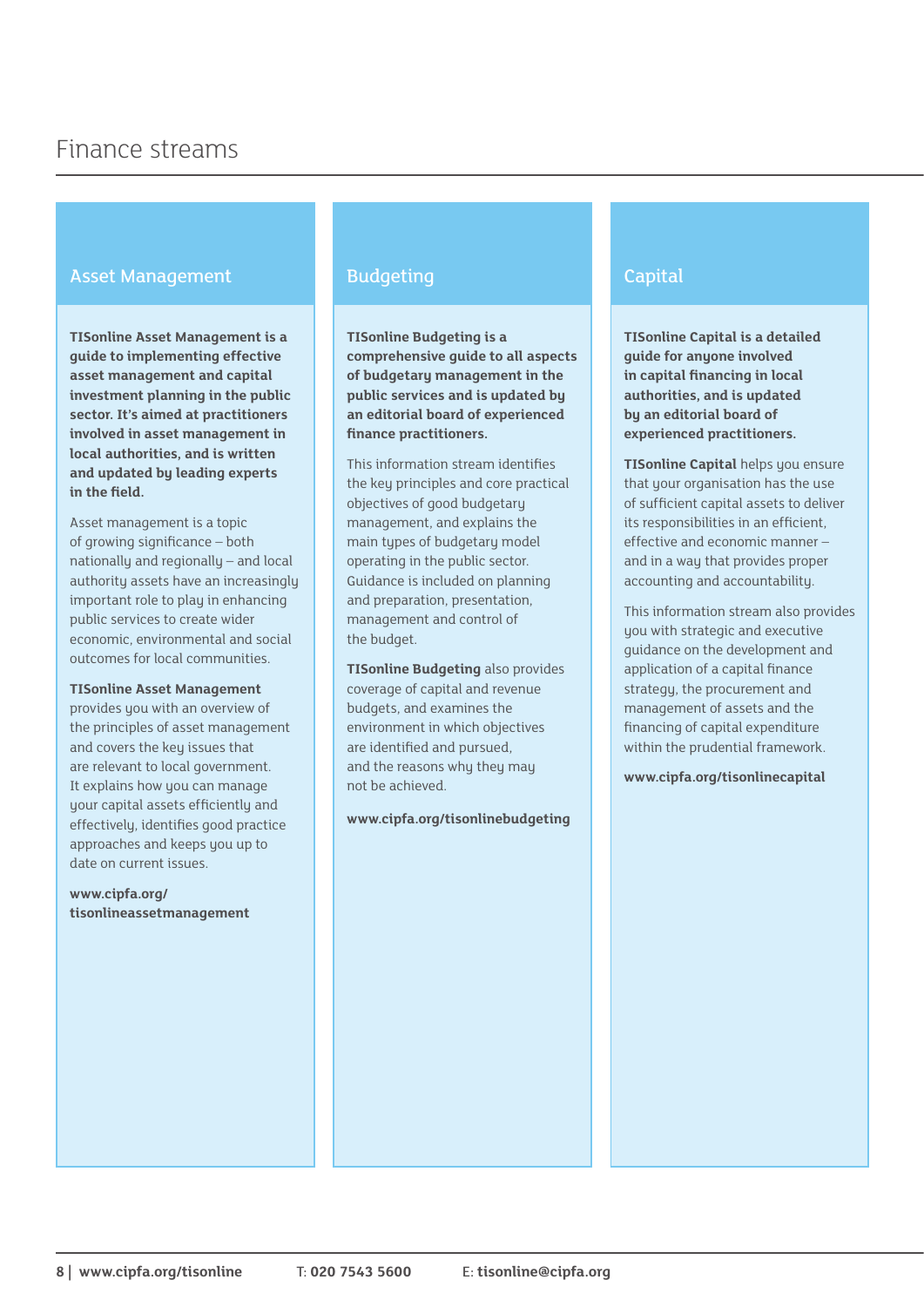#### Counter Fraud

**TISonline Counter Fraud outlines the scale of fraud in the UK, the losses at local government level and ways to create a robust counter fraud culture. Measuring and understanding the nature, scale and risk of fraud is necessary if organisations are to tackle the problem effectively, as this will allow them to identify where the most harm is being caused.**

Updated by an editorial board of experienced practitioners, **TISonline Counter Fraud** covers the major fraud areas in local government, plus emerging issues, and suggests ways for practitioners to acknowledge, prevent and address fraud.

**www.cipfa.org/ [tisonlinecounterfraud](www.cipfa.org/tisonlinecounterfraud)**

# Financial Management and Corporate Governance

**TISonline Financial Management and Corporate Governance is a comprehensive guide to financial management and governance matters in the public services. Aimed at finance practitioners, it's updated by an experienced editorial board spanning the public sector.** 

**TISonline Financial Management and Corporate Governance**  highlights the main features of financial administration in the UK and gives you guidance on the key concepts and features of good governance.

It looks at the core public service issues and concepts relating to financial functions, strategy, control, standards and ethics, and stewardship. The stream emphasises the core role of financial management in the successful management of each organisation's decision making process, use of resources and performance management.

**www.cipfa.org/ [tisonlinecorpgovernance](www.cipfa.org/tisonlinecorpgovernance)**

#### **Insurance**

**TISonline Insurance is a comprehensive guide to insurance in the public services. Aimed at insurance practitioners in local government, it's updated by an editorial board of experienced practitioners.** 

**TISonline Insurance** examines insurance as one method of transferring risk within an organisation and outlines the different types of insurance available. It also gives you detailed practical guidance on insurance administration and claims handling, outlines recommended practice across a number of local authority functions, and explains the legislative framework underpinning local authority insurance.

**www.cipfa.org/tisonlineinsurance**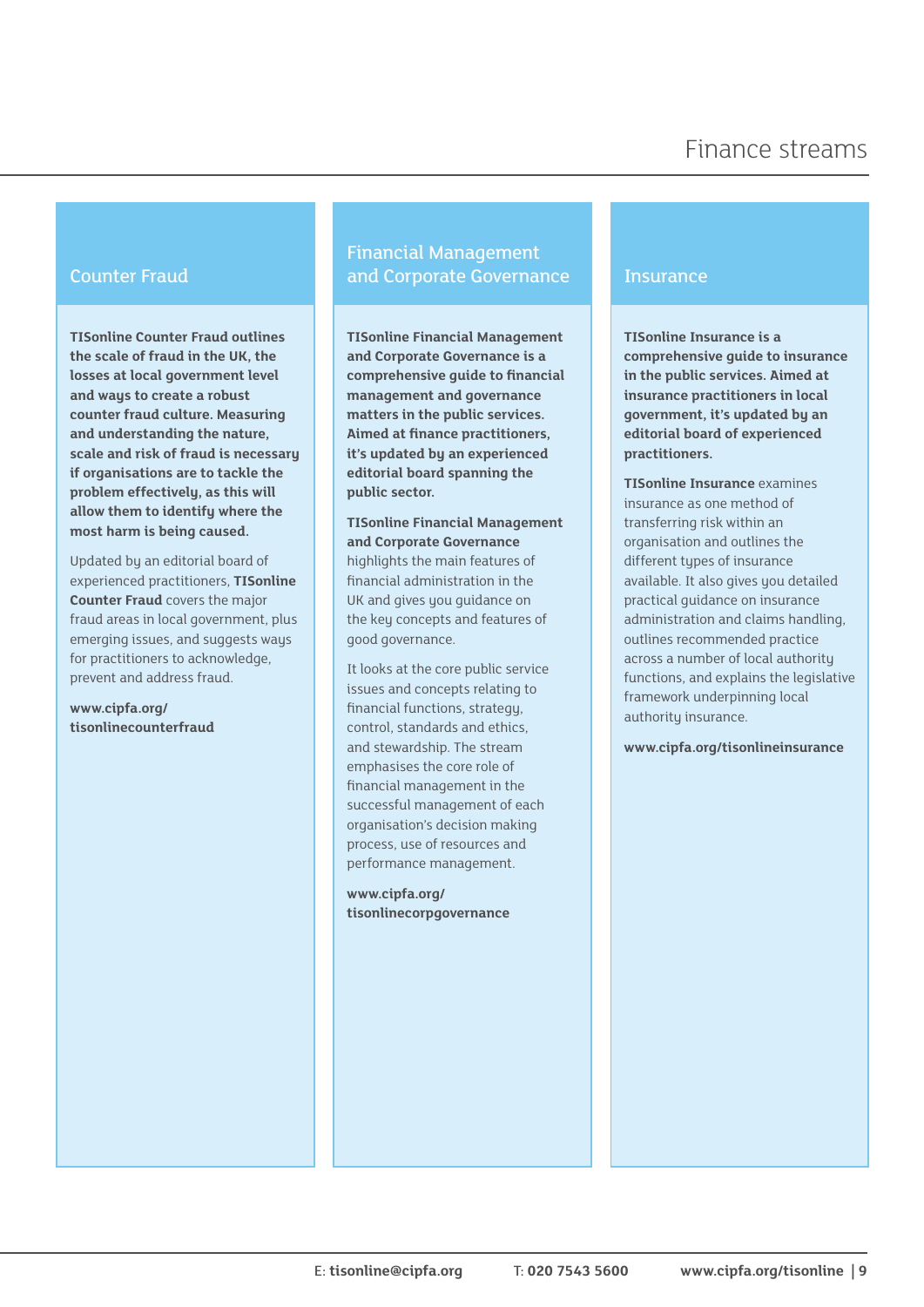# Treasury Management

**TISonline Treasury Management is a guide to the investment of local authority funds, debt management and treasury management practices. Authored by an editorial board of experienced treasury management practitioners, it offers practical guidance on managing the treasury management function and implementing best practice.** 

**TISonline Treasury Management**  gives you an understanding of the strategy behind treasury management. The guidance covers key concepts such as benchmarking and performance, and explains the legislative and regulatory background underpinning the treasury management function.

This information stream also covers subjects such as corporate governance, trust funds and training.

**www.cipfa.org/ [tisonlinetreasurymanagement](www.cipfa.org/tisonlinetreasurymanagement)**

#### **Pensions**

**TISonline Pensions is a comprehensive guide to the Local Government Pension Scheme (LGPS). Aimed at practitioners involved in managing the scheme, this information stream is also a valuable resource for anyone who needs knowledge and an understanding of the LGPS.** 

**TISonline Pensions** is written and updated by a leading expert in the field. It provides you with an overview of the main aspects of the LGPS and defines the roles, responsibilities and processes that ensure the funds and the scheme are managed effectively.

It also examines the governance requirements and key considerations in scheme administration, accounting, audit, risk and fund valuation.

**www.cipfa.org/tisonlinepensions**

#### Procurement

**TISonline Procurement outlines the issues that financial and service managers need to consider to ensure that service and budgetary responsibilities are managed properly.**

**TISonline Procurement** is designed to encourage senior decision makers to appreciate the significance of procurement in their organisations and ensure that its contribution and performance is assessed. It also highlights where any major differences occur in specific services or geographic areas within or across the public sector, and provides information on where to get further advice. It also includes information on contract management.

**www.cipfa.org/ [tisonlineprocurement](www.cipfa.org/tisonlineprocurement)**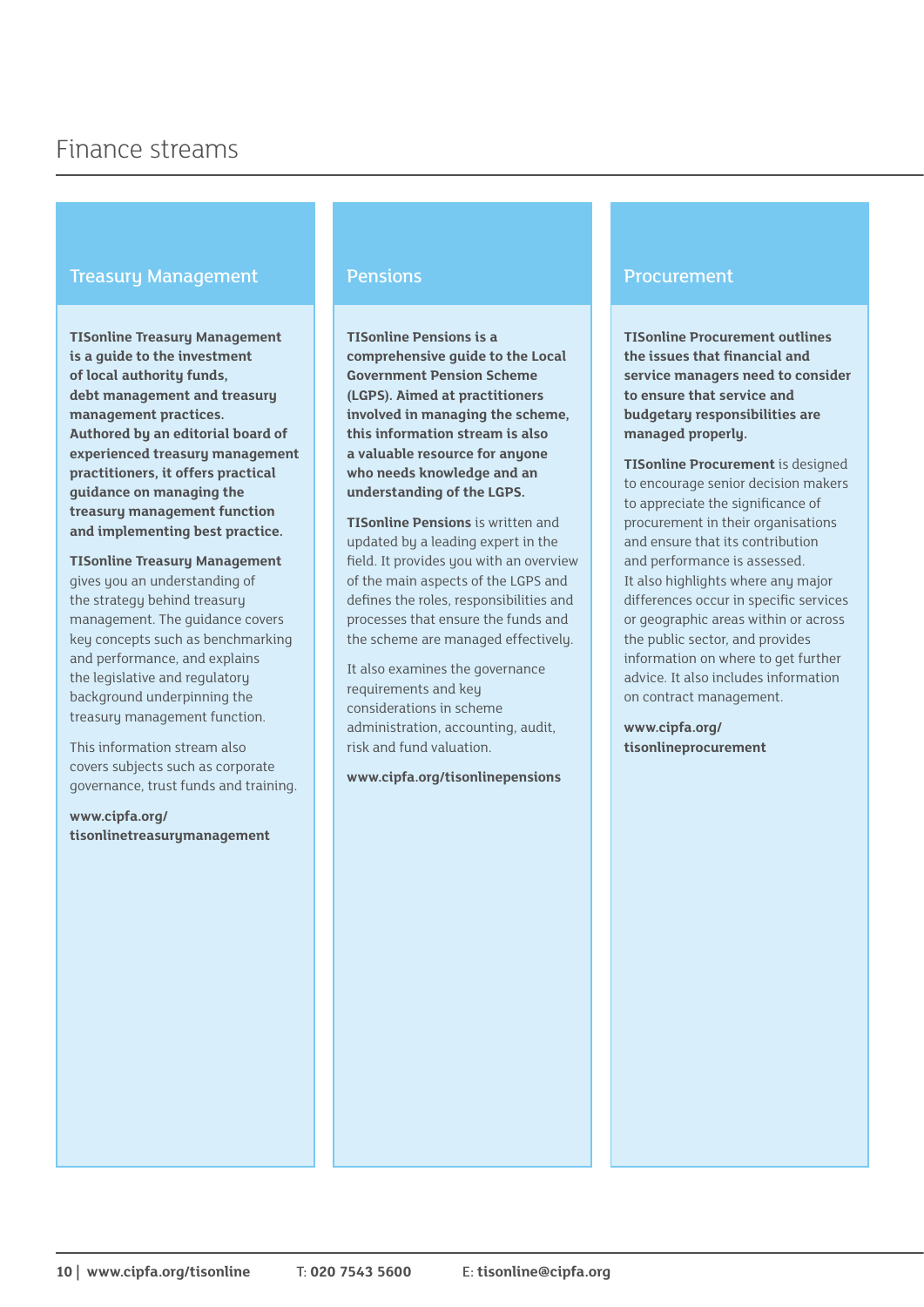#### Risk Management

**TISonline Risk Management outlines the major issues to consider when developing an integrated risk management framework and emphasises the crucial role of risk management in supporting strategic objectives and service delivery.**

Updated by an editorial board of experienced practitioners, **TISonline Risk Management** stresses that risk management, while safeguarding against potential threats, can open the door to exploiting opportunities and the possibility of taking risks to achieve positive outcomes.

#### **www.cipfa.org/ [tisonlineriskmanagement](www.cipfa.org/tisonlineriskmanagement)**

# About TISonline

'The whole forum discussion is excellent and enables each user to know what is happening in other authorities.'

'The information provided by TISonline has enhanced my knowledge of local authority finance procedures and issues which affect local authority finance.'

# About our instant emails

'This is one of the outstanding services provided by CIPFA. This is my preferred means to keeping up to date with current developments in local government.'

#### Human Resources

**TISonline Human Resources is a comprehensive guide to HR and personnel issues across the public services, and is updated by an editorial board of experienced practitioners.** 

**TISonline Human Resources** is intended as a reference point for HR practitioners, financial staff and administrators in local government and the wider public sector. It covers the core employee issues you're likely to face, including subjects of particular relevance to the public sector such as workforce planning, training and pensions.

It also gives you access to policy and strategy documents based on real examples from local authorities.

**www.cipfa.org/ [tisonlinehumanresources](www.cipfa.org/tisonlinehumanresources)**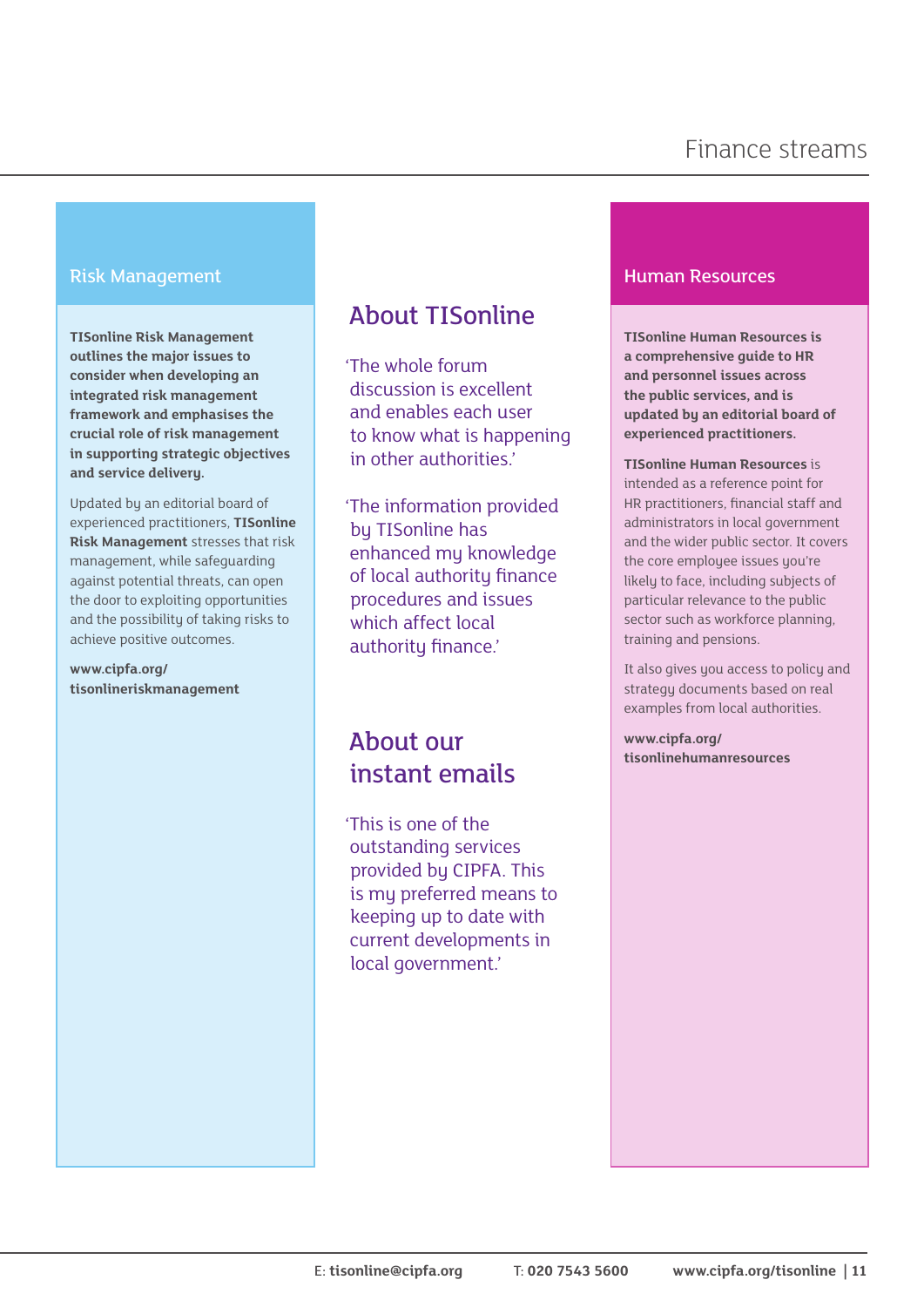# ICT and Business **Transformation**

**TISonline ICT and Business Transformation is an introductory, non-technical guide to information and communications technology (ICT) aimed at practitioners involved in ICT across the whole of the public services.** 

Aimed at financial managers and other non-specialist users of ICT, **TISonline ICT and Business Transformation** gives you a practical perspective on the role of ICT within organisations – including an understanding of its capabilities and benefits, related financial issues, and the potential advantages or drawbacks of different options.

This information stream also covers strategic and governance issues, and looks at the role of ICT in supporting business transformation. Useful resources include example policy documents, topical issues, case studies and links to further sources of information.

**www.cipfa.org/ [tisonlineictandtransformation](www.cipfa.org/tisonlineictandtransformation)**

# **Charging**

**TISonline Charging is a guide to UK local government charging policy and practice, aimed at finance practitioners for whom charging for services is an issue.** 

**TISonline Charging** provides you with an overview of current charging policy and practice within local government in the UK, and examines the way in which charging policies are used across a wide range of services.

Charging for services is a hot topic in the debate on local government finance, and is a financial option where local authorities enjoy a high level of discretion. In addition to its potential to generate income in a time of reduced budgets, charging can be used as a strategic tool to direct resources and services to those most in need.

This information stream gives you detailed coverage of the main local government service areas and guidance on the relevant legislation. Areas covered include housing rents, care services, infrastructure charges, education, library services, museums, waste, road use, parking, sports and leisure.

**www.cipfa.org/tisonlinecharging**

# Government Grants and Business Rates Retention

**TISonline Government Grants and Business Rates Retention is an online guide to the local government funding system and is updated by an editorial board of experienced finance and revenues practitioners.** 

**TISonline Government Grants and Business Rates Retention**  acts as a supplement to the local government finance settlement information published annually by the DCLG, with an evolving record of the main features of the local government funding system for England and Wales.

This useful information stream provides you with guidance on business rates retention, and will help you keep up to date as the system develops. It considers each component of the system and shows how they are calculated and work together. It also provides an overview of the 'four block model' funding system.

**Government Grants and Business Rates Retention** also summarises the main specific grants and other sources of funding, and gives you background on the history and ongoing development of the local government funding system.

**www.cipfa.org/ [tisonlinegrantsandbusinessrates](www.cipfa.org/tisonlinegrantsandbusinessrates)**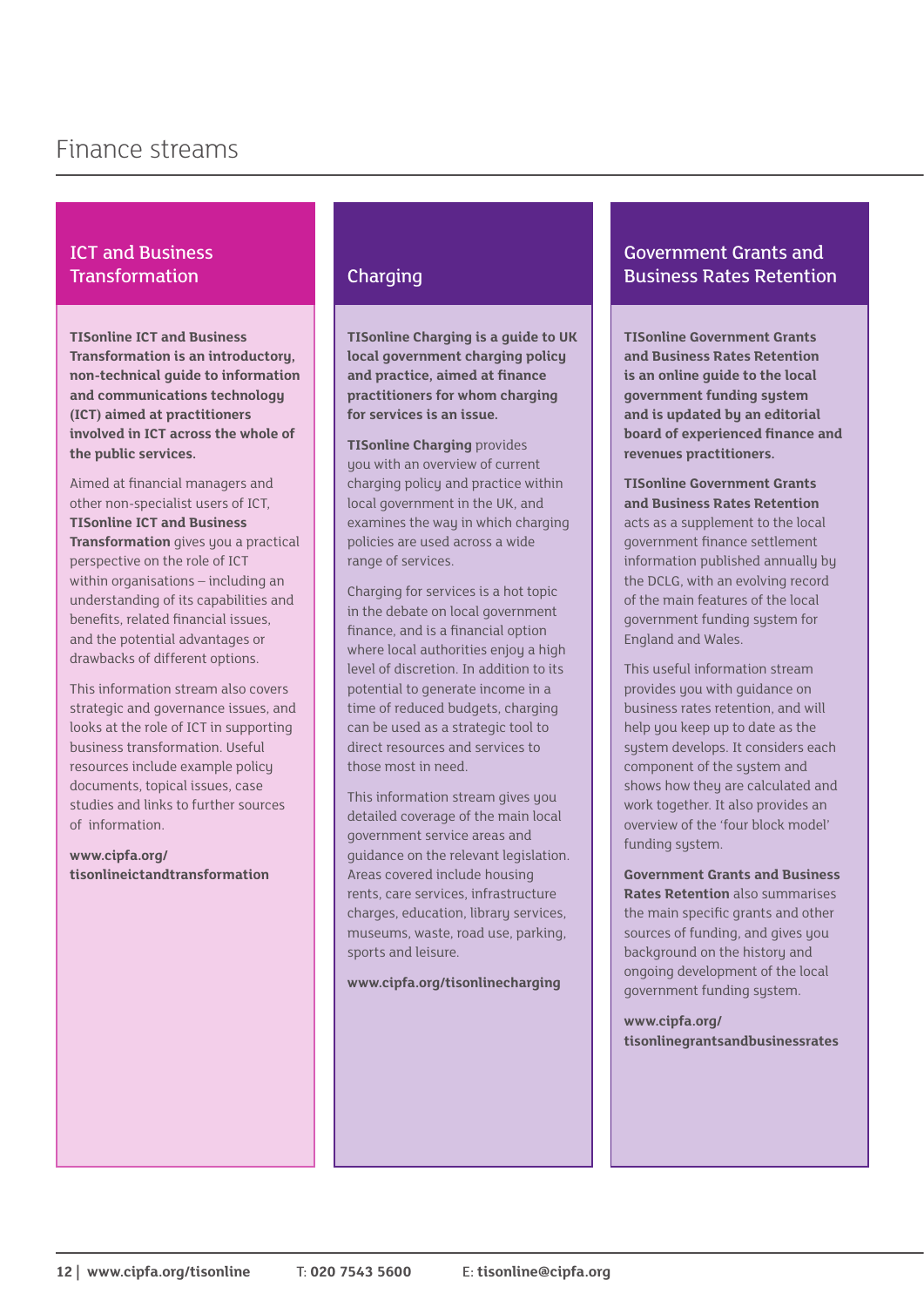# Guide to the Council Tax

**TISonline Guide to the Council Tax is a comprehensive online guide aimed at practitioners administering the council tax, and serves as a useful reference guide for all finance managers and professionals in local government. It's written and updated by a leading expert in the field.** 

**TISonline Guide to the Council Tax** is a comprehensive, in-depth, practical guide to the administration of the council tax – the principal system for collecting local taxation since 1992. It gives you annotated legislation and commentary, decisions of valuation tribunals, a summary of relevant case law and a comprehensive library of statutory instruments passed since 1992.

Separate versions of the guide are provided for England and Wales, to reflect legislative differences.

**www.cipfa.org/ [tisonlinecounciltaxengland](www.cipfa.org/tisonlinecounciltaxengland)**

**www.cipfa.org/ [tisonlinecounciltaxwales](www.cipfa.org/tisonlinecounciltaxwales)**

# Local Taxation

**TISonline Local Taxation is a comprehensive guide to the administration of council tax and national non-domestic rates (NNDR), the principal systems of local taxation in England and Wales. It's updated by an editorial board of experienced practitioners.** 

**TISonline Local Taxation** explains the technical formulae and accounting arrangements relating to the financial administration of local taxation, as well as related commentary and legislative developments. You can learn about valuation, appeals, liability, exemption, discounts and reliefs, billing and collection (including data protection issues for council tax), enforcement and accounting arrangements for both council tax and NNDR systems.

**www.cipfa.org/ [tisonlinelocaltaxation](www.cipfa.org/tisonlinelocaltaxation)**

# Adult Social Care and Health

**TISonline Adult Social Care and Health is a comprehensive guide to the financial, legislative and policy-led aspects of the social care function and the health integration agenda and is updated by an editorial board of experienced practitioners.** 

**TISonline Adult Social Care and Health** gives you detailed guidance on specific adult client groups, exploring the particular needs of these groups as well as local authorities' roles and responsibilities. It also identifies key issues around health and social integration, including commissioning, personal health budgets, joint working, clinical commissioning groups and merged budgets.

**www.cipfa.org/ [tisonlineadultsocialcareandhealth](www.cipfa.org/tisonlineadultsocialcareandhealth)**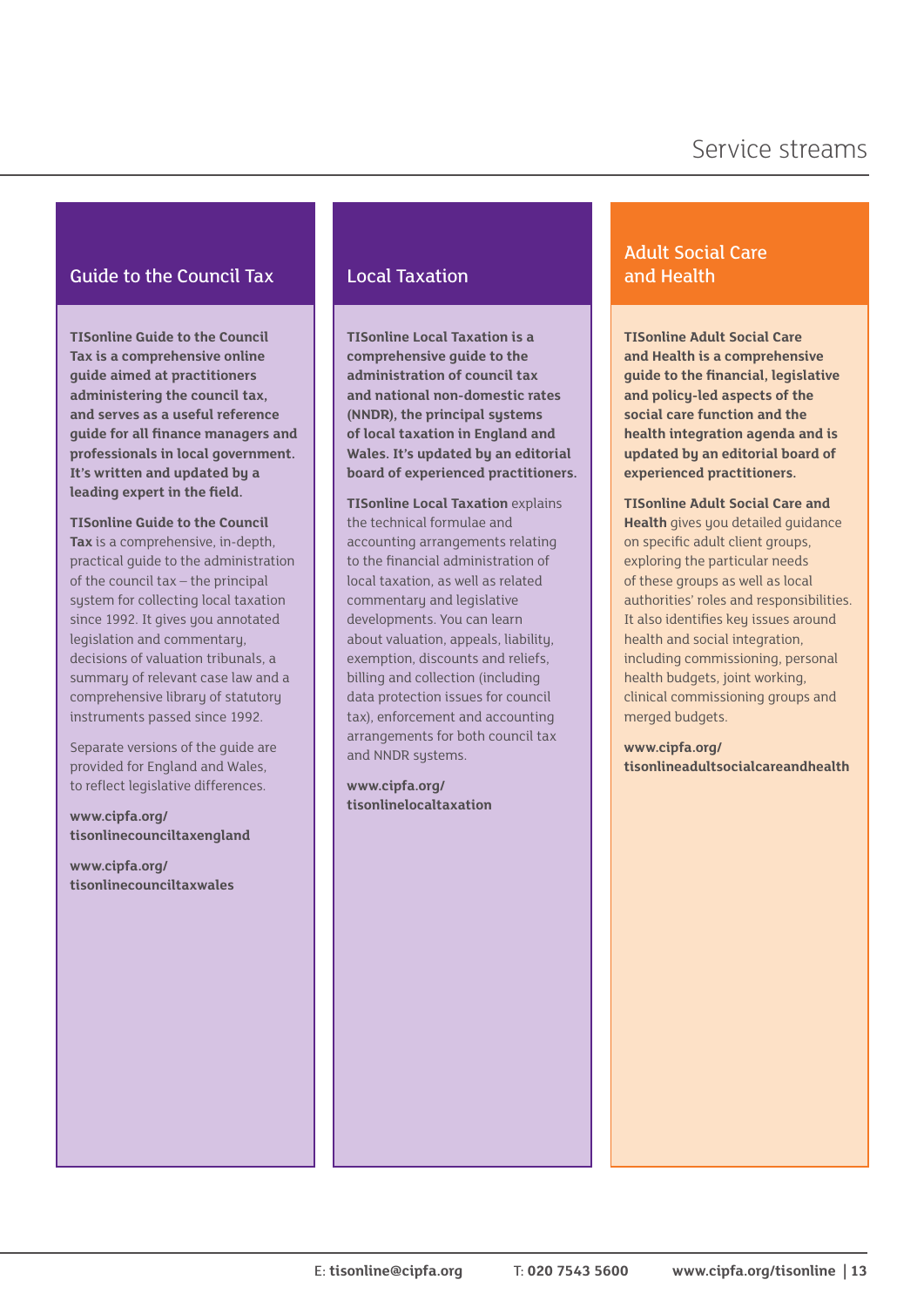# Public Health

**TISonline Public Health is a new information stream launched in 2015. It provides an overview of the new public health responsibilities conferred on local authorities by the Health and Social Care Act 2012 and outlines the financial arrangements and implications.**

This information stream provides you with guidance on accounting and finance topics, including compliance with grant conditions, benchmarking and return on investment, and Public Health England's analyses of local authority returns to the Department for Communities and Local Government (DCLG).

It also offers service and best practice guidance and provides links to other useful sources of information.

**www.cipfa.org/ [tisonlinepublichealth](www.cipfa.org/tisonlinepublichealth)**

# Leisure and Cultural Services

**TISonline Leisure and Cultural Services is a comprehensive guide to the legislative, strategic and financial background to the provision of leisure and cultural services by local authorities. It is updated by an editorial board of experienced practitioners.** 

**TISonline Leisure and Cultural Services** covers the main areas of service including art and culture, libraries, recreation and sport, open spaces and tourism. For each service area the information stream sets out the key legislation and operational and management issues, keeping you abreast of best practice and current policy agendas.

**www.cipfa.org/ [tisonlineleisureandculturalservices](www.cipfa.org/tisonlineleisureandculturalservices)**

### Housing Association Finance (in partnership with the National Housing Federation)

**Housing Association Finance is produced jointly by CIPFA and the National Housing Federation, and is a comprehensive guide to financial management for practitioners in housing associations. It is updated by an editorial board of experts from the sector.** 

**Housing Association Finance** gives you practical guidance on housing management and financial functions, including development finance, revenue income, asset management, supported housing, low cost home ownership, accounts, treasury management, pensions, insurance, risk management and taxation.

For each area, the information stream provides you with a general background, highlights topical issues, and explains the regulatory requirements and relevant processes.

It's a useful reference source for all housing association finance practitioners, board members and suppliers of financial services to housing associations.

**www.cipfa.org/ [tisonlinehousingassociationfinance](www.cipfa.org/tisonlinehousingassociationfinance)**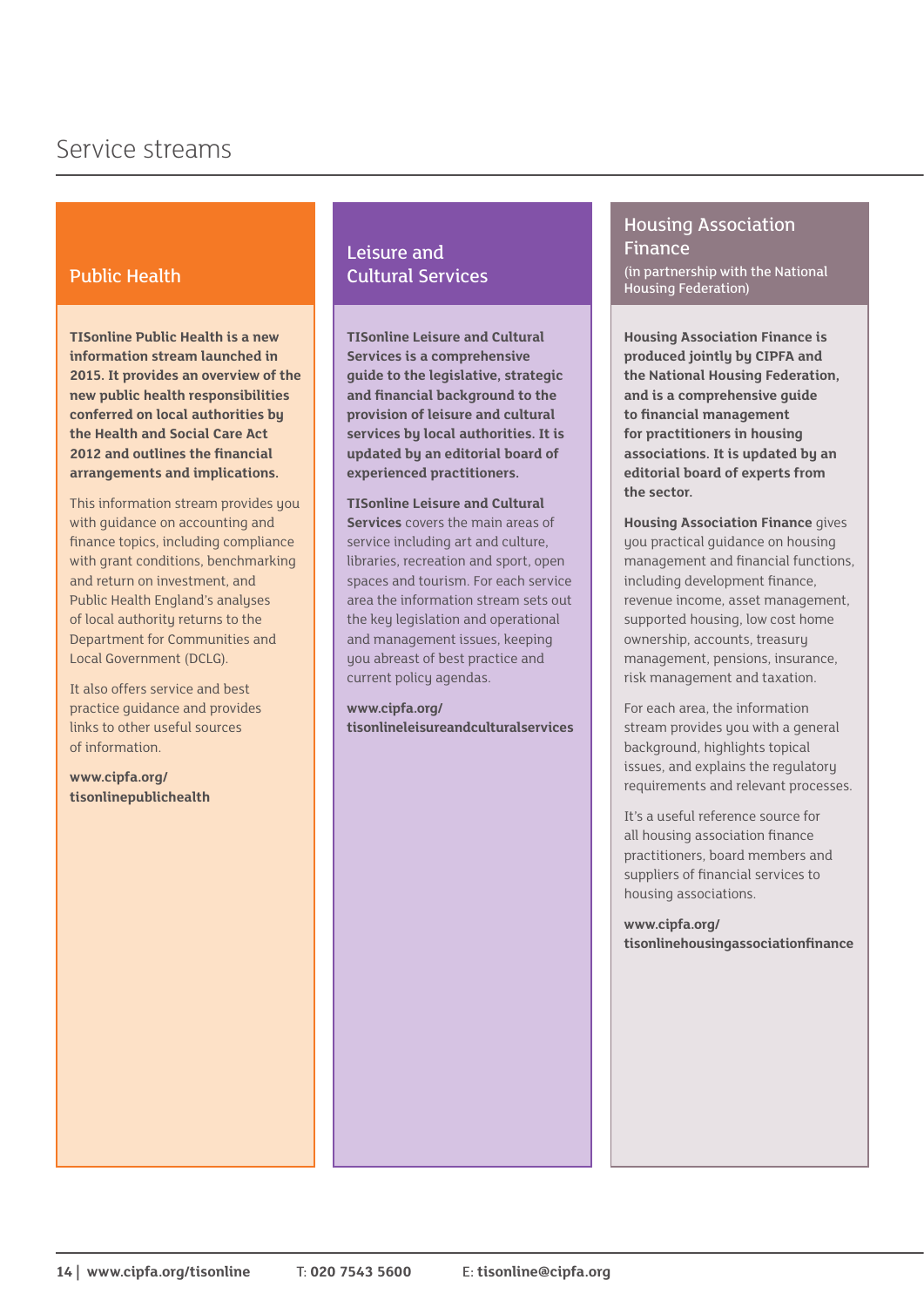# Local Authority Housing

**TISonline Local Authority Housing provides comprehensive guidance on housing finance. Aimed at finance practitioners and housing management practitioners in local government, it is updated by an editorial board of experienced housing finance practitioners.** 

**TISonline Local Authority Housing** is a useful guide for both the landlord role and the strategic enabling role of local housing authorities – as well as covering alternative delivery arrangements such as ALMOs. It gives you practical guidance on this specialist area, and covers the self-financing system, the housing revenue account, capital finance, regulation, rents, service charges, accounting and issues such as homelessness and regeneration.

The stream will keep you up to date with ongoing developments in local authority housing finance, and also includes guidance on regional variation between England, Wales and Scotland.

**www.cipfa.org/ [tisonlinelocalauthorityhousing](www.cipfa.org/tisonlinelocalauthorityhousing)**

# Environmental Services

**TISonline Environmental Services is a comprehensive guide to the financial, legislative and practical aspects of the environmental and regulatory services provided by local authorities, and is updated by an editorial board of experienced practitioners.** 

**TISonline Environmental Services**  covers traditional activity areas such as environmental health, waste management and trading standards as well as sustainability, and climate change.

It explores the extent of local authorities' roles and responsibilities in each area, with accessible coverage of some of the more technical and scientific aspects inherent in environmental services.

**www.cipfa.org/ [tisonlineenvironmentalservices](www.cipfa.org/tisonlineenvironmentalservices)**

# Planning

**TISonline Planning aims to help those who work with and within local authority town planning and building control services. Written and updated by an editorial board of experienced practitioners, it seeks to increase the use of planning resources by organising access in financial terms.** 

The information stream provides guidance on making optimum use of the planning process for financial management but also addresses relevant issues of immediate importance on an ongoing basis, generally seeking to share best practice.

This information stream includes sections on policy and legislation, funding and budgeting, assurance and probity, with coverage of topical issues and links to helpful sources of further information.

**www.cipfa.org/tisonlineplanning**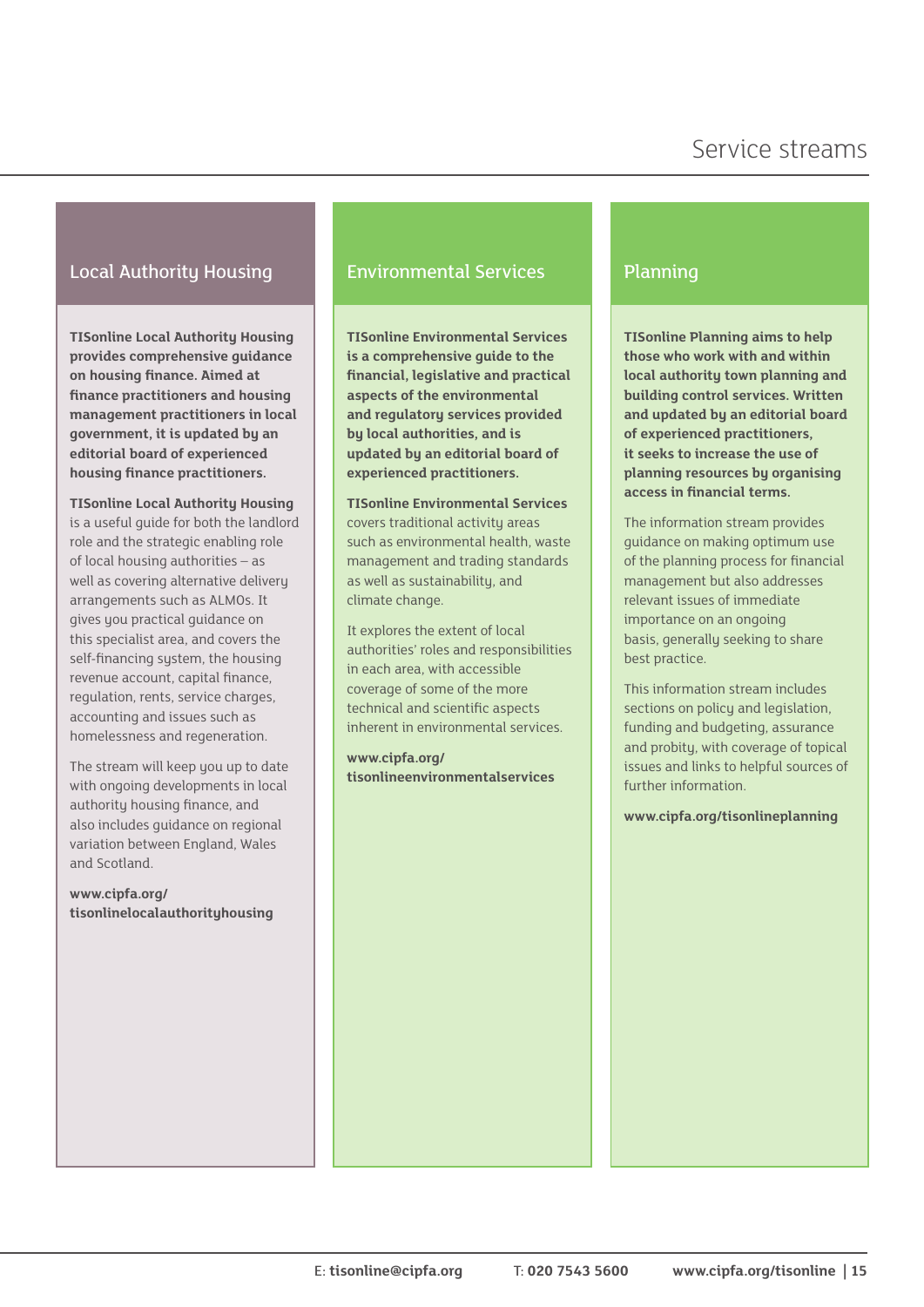#### **Transport**

**TISonline Transport gives you a comprehensive overview of developments in transport policy, legislation and funding.** 

Updated by an editorial board of experienced practitioners, **TISonline Transport** identifies key areas in local authority transport provision, as well as the wider strategic frameworks, and gives you guidance on implementing central government policy. It also explains the financial implications of public transport and explores the social and environmental impacts of transport schemes.

**www.cipfa.org/tisonlinetransport**

#### Social Enterprise

**TISonline Social Enterprise is an invaluable resource for staff and volunteers working in social enterprises, and for commissioners in local authorities and others that work with these organisations.** 

The information stream provides comprehensive guidance on topics including the various types of social enterprise, their legal structures and governance arrangements, the role of social enterprises in public service delivery, commissioning, financing social enterprises, accounting and reporting, and tax matters.

**www.cipfa.org/ [tisonlinesocialenterprise](www.cipfa.org/tisonlinesocialenterprise)**

# Charity Accounting and Financial Management

**TISonline Charity Accounting and Financial Management is an invaluable resource for staff and volunteers working in the charities sector, and for commissioners, funders and others that work with these organisations.** 

This information stream focuses on charity accounting and financial management, covering financial reporting as well as the day-to-day practicalities of financial planning and control. It also provides guidance on topics including costing and pricing, tax matters and assurance, as well as 'beginners' guidance for those new to charity finance.

**www.cipfa.org/ [tisonlinecharityaccounting](www.cipfa.org/tisonlinecharityaccounting)**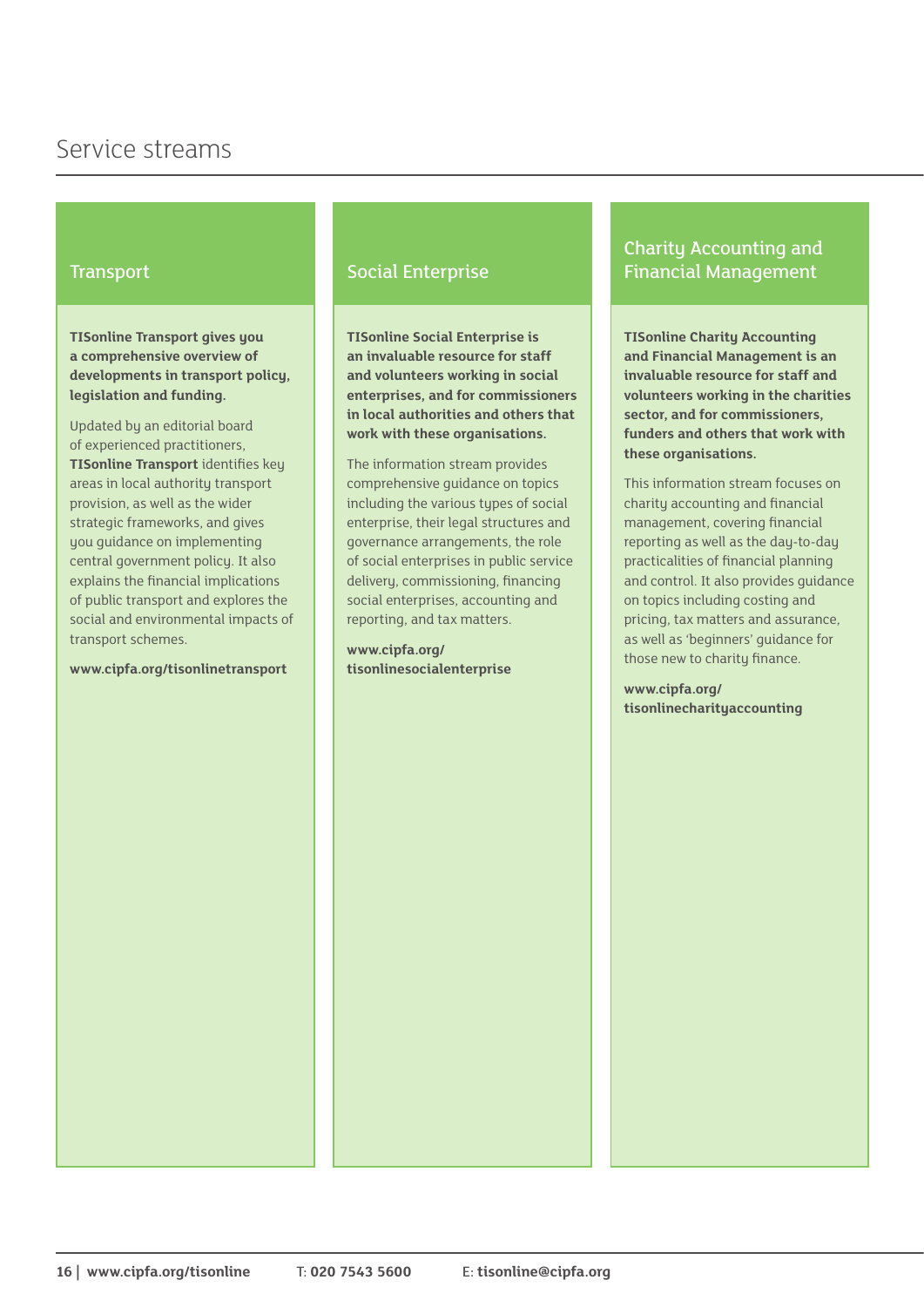### Children's Services

**TISonline Children's Services provides you with an introduction to children's services. Written by experienced practitioners working in the field, the information stream covers all the services operating under the children's services umbrella.** 

**TISonline Children's Services**  outlines the legislative background. best practice and financial requirements behind the education, social care and health services that make up children's services. It further explains the nature of the service and how the various strands are underpinned and fit together.

**www.cipfa.org/ [tisonlinechildrensservices](www.cipfa.org/tisonlinechildrensservices)**

### Police and Fire

**TISonline Police and Fire provides you with an overview of the organisation and financial management of the police service and the fire and rescue service.** 

**TISonline Police and Fire** explains the organisational structure of both services, their legislative background and the main management and financial issues, including funding, revenue and capital finance, accounting, audit and inspection.

This information stream complements other TISonline finance-focused streams by highlighting the issues that are particularly relevant to finance practitioners in the police and fire and rescue services.

**www.cipfa.org/ [tisonlinepoliceandfire](www.cipfa.org/tisonlinepoliceandfire)**

#### Education VAT

**TISonline Education VAT provides you with comprehensive guidance on the general principles of VAT as it impacts on the education sector, and advises on any areas of special difficulty.** 

The information stream includes guidance for local authorities, academies and other public sector education and training bodies, and for further and higher education and the independent sector.

The **Education VAT** information stream is compiled by Deloitte.

**www.cipfa.org/ [tisonlineeducationvat](www.cipfa.org/tisonlineeducationvat)**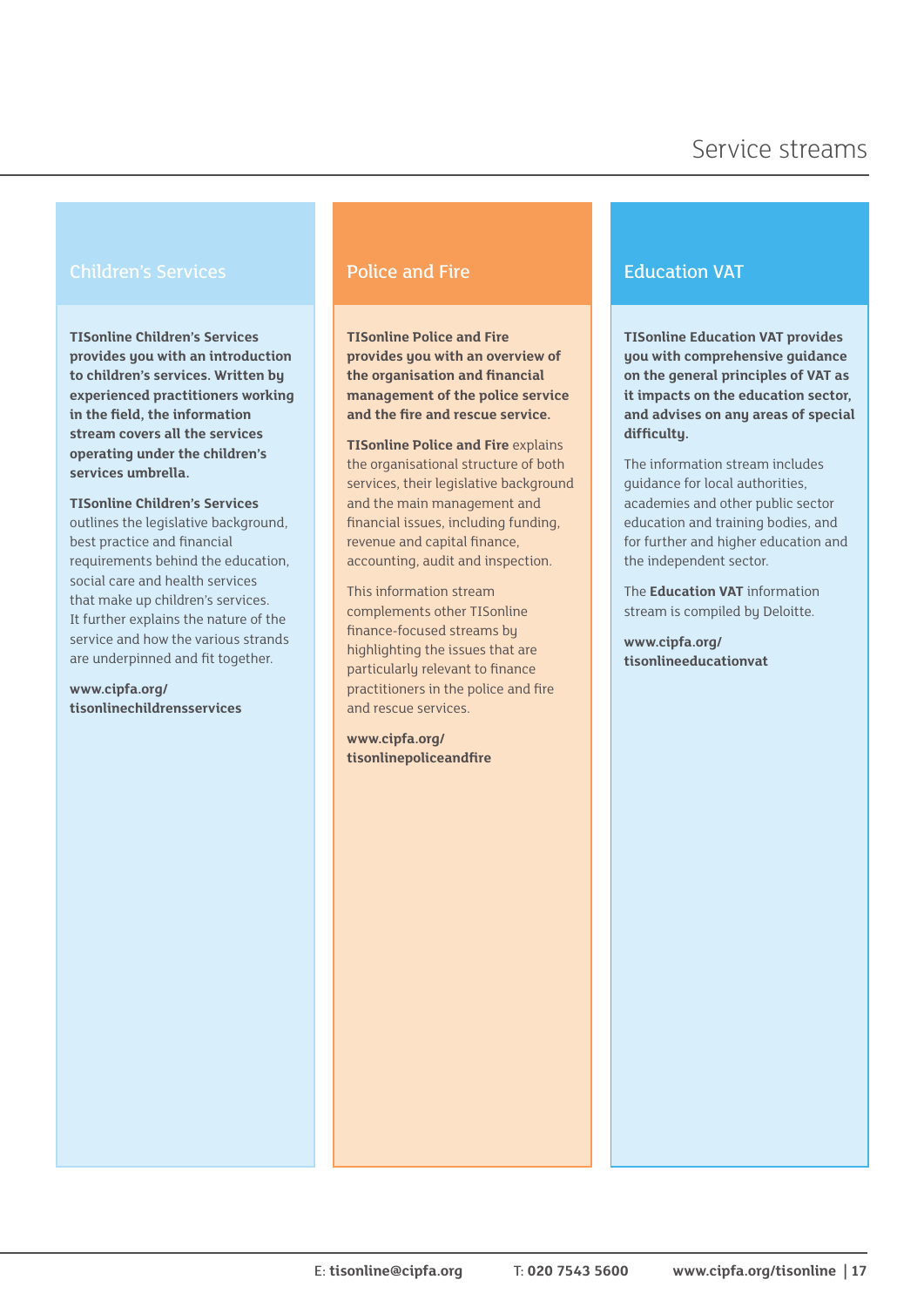# Health VAT

**TISonline Health VAT provides you with comprehensive guidance on the general principles of VAT as it impacts on NHS bodies, and advises on any areas of special difficulty, including business/ non-business activities and the contracted out services (COS) rules.** 

The information stream is supported by the Healthcare Financial Management Association (HFMA) and is linked to the HFMA VAT Sub-Committee. It is compiled by Deloitte.

**www.cipfa.org/tisonlinehealthvat**

# Housing Associations and RSLs VAT

**TISonline Housing Associations and RSLs VAT is a comprehensive guide to VAT as it impacts on housing associations.** 

**TISonline Housing Associations and RSLs VAT** provides you with comprehensive guidance on the general principles of VAT as it impacts on housing associations and registered social landlords, and advises on any areas of special difficulty.

The **Housing Associations and RSLs VAT** information stream is compiled by Deloitte.

**www.cipfa.org/tisonlinehousingvat**

# Local Authorities and Similar Bodies VAT

**TISonline Local Authorities and Similar Bodies VAT is a comprehensive guide to VAT as it impacts on Section 33 bodies.** 

**TISonline Local Authorities and Similar Bodies VAT** is a real-time online working reference guide for local authority VAT practitioners. Content is updated regularly reflecting new developments and guidance issued by HMRC via the CIPFA VAT Committee on the interpretation of VAT legislation and on points of best practice.

The **Local Authorities and Similar Bodies VAT** information stream is compiled by Deloitte.

**www.cipfa.org/ [tisonlinesimilarbodiesvat](www.cipfa.org/tisonlinesimilarbodiesvat)**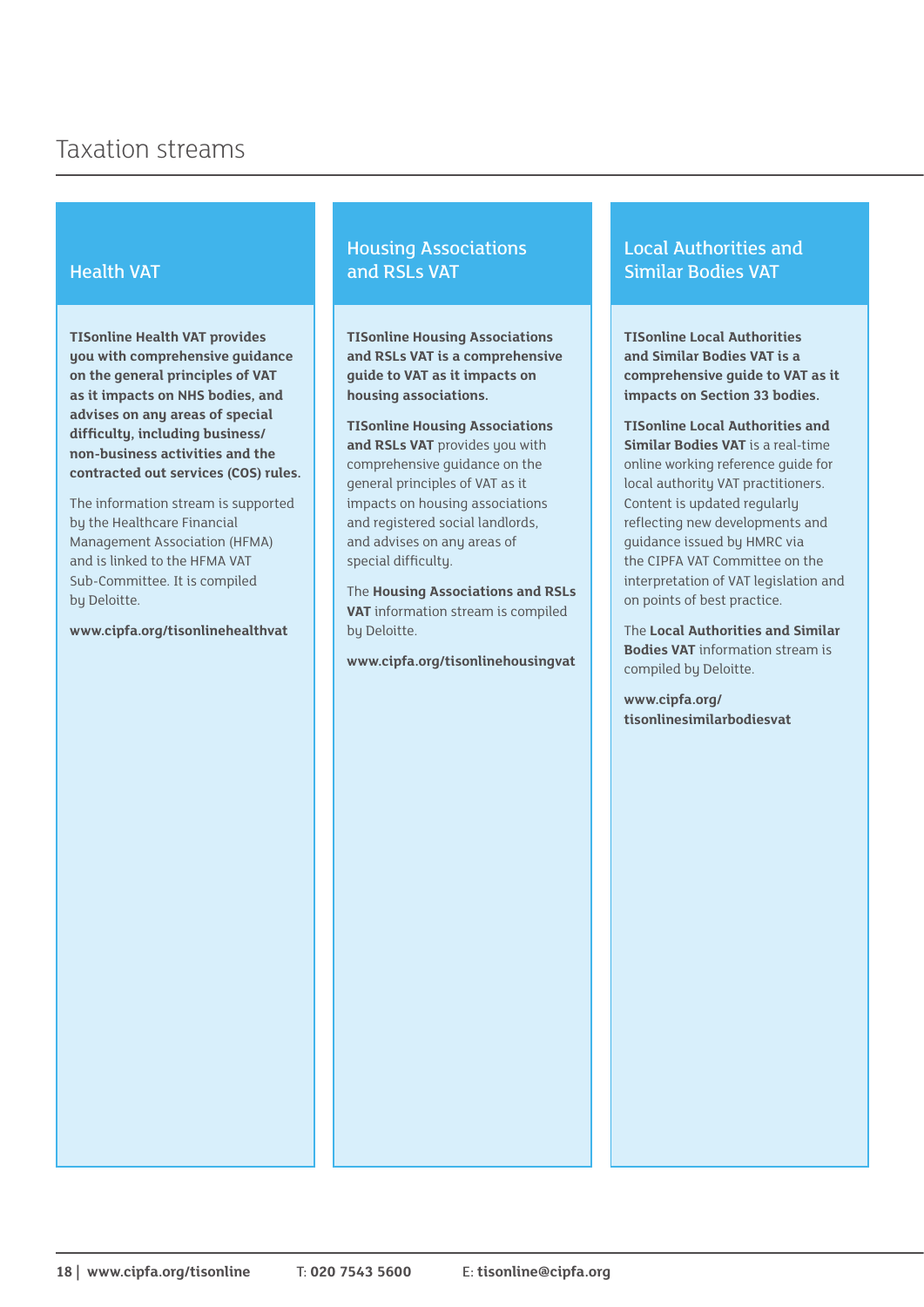# PAYE and National Insurance

**TISonline PAYE and National Insurance is a comprehensive guide to PAYE and NI as it impacts on public service bodies.** 

**TISonline PAYE and National Insurance** provides you with comprehensive guidance on the basic principles of PAYE/NI as it impacts on public service bodies, and advises on any areas of special difficulty.

The **PAYE and National Insurance**  information stream is compiled by Deloitte.

**www.cipfa.org/tisonlinepayeNI**